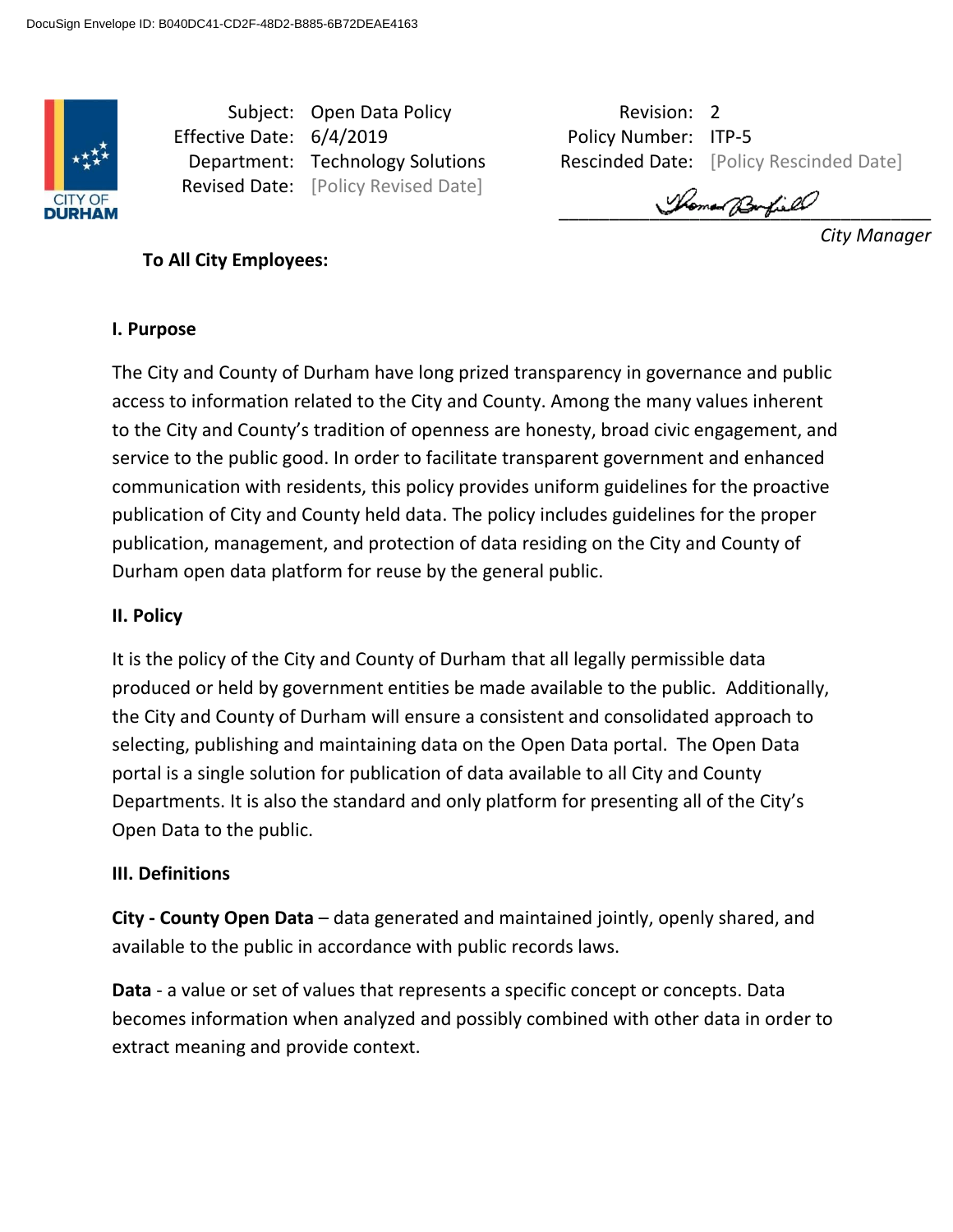**Dataset** - A Dataset is a collection of data. Most commonly a dataset corresponds to the contents of a single database table, or a single statistical data matrix, where every column of the table represents a particular variable, and each row corresponds to a given member of the dataset in question.

**Data Community of Practice** – A network of City and County employees invested in the use of data in decision-making. This network, and any sub-groups formed by it, will be led by the Open Data Team.

**Data Steward** – Departmental staff member designated as a liaison between the department and the Open Data Team.

**Open Data** - data made public and provided in a convenient, modifiable form such that there are no unnecessary technological obstacles to the use of the data. For purposes of this policy, open data is machine readable, available in bulk, and provided in an open format such as a .CSV file. Open data includes metadata associated with published datasets and archival materials that are digitized.

**Open Data Team** - a joint team consisting of the IT and departmental staff from both the City and County which works to support and sustain the open data platform under the leadership of both the City and County Chief Information Officers

**Portals** - a means, usually a technology application, for transmitting open data for use, reuse, and redistribution.

**Principles of Open Data** - principles that govern the approach that the City and County use to make Data open. See "Principles of Open Data" at the end of this document.

**Restricted Data** - all data that the City and County are restricted from disclosing under state or federal law; and all data that the City and County are permitted to withhold from disclosure under state or federal law and have elected to withhold from disclosure.

## **IV. Procedure**

## A. ROLES AND RESPONSIBILITIES

Responsibilities and Oversight of the Open Data Program:

Open Data Program Oversight – the City and County Managers have delegated oversight of the joint City - County Open Data Policy to the **respective CIOs or their designees,**  who shall: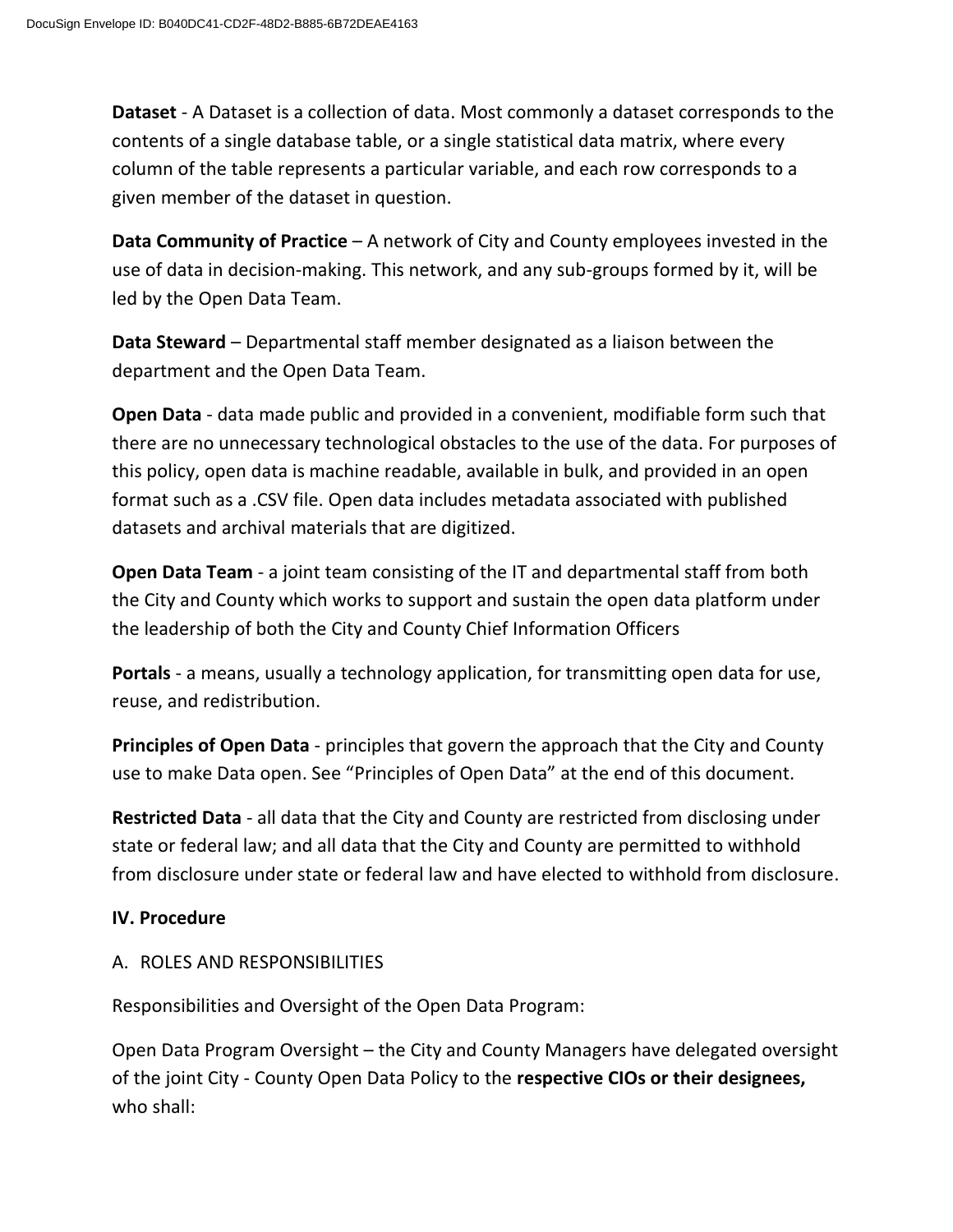- 1. Manage the Open Data Team.
- 2. Maintain the Open Data Portal.
- 3. Consult with departments to determine what additional departmental Datasets would be added to the Open Data Portal.
- 4. Advise departments on best practices for Open Data-related projects and the requirements of this policy.
- 5. Assist in the implementation of Open Data projects.
- 6. Enforce this policy and create guidance in the form of an Open Data Handbook to support the implementation of the Open Data program (see Open Data Team Responsibilities).
- 7. Approve publishing of all Datasets to be released.
- B. Departmental Responsibilities:

Work with the Open Data Team to determine what additional departmental Datasets would be added to the Open Data Portal, by taking the following actions:

- 1. Determine what data may be relevant to the public and prioritize the release of datasets based on those conclusions. Departments and the Open Data Team will consider factors such as the number of public records requests and programmatic interests, along with other methods that assess public demand for datasets.
- 2. Provide the name and contact information for a primary contact or Data Steward for each Open Dataset.
- 3. Approve extract, transform and load procedures for each Open Data set with the assistance of the Open Data Team.
- 4. Establish a Data refresh schedule and Data to be published with the assistance of the Open Data Team.
- 5. Partner with the Open Data Team to optimize methods of data collection. Additionally, the Department, with support from the Open Data Team, will explore collecting data that can be disaggregated by race, ethnicity, and gender or expanding current data collection processes to include race, ethnicity, and gender, where possible.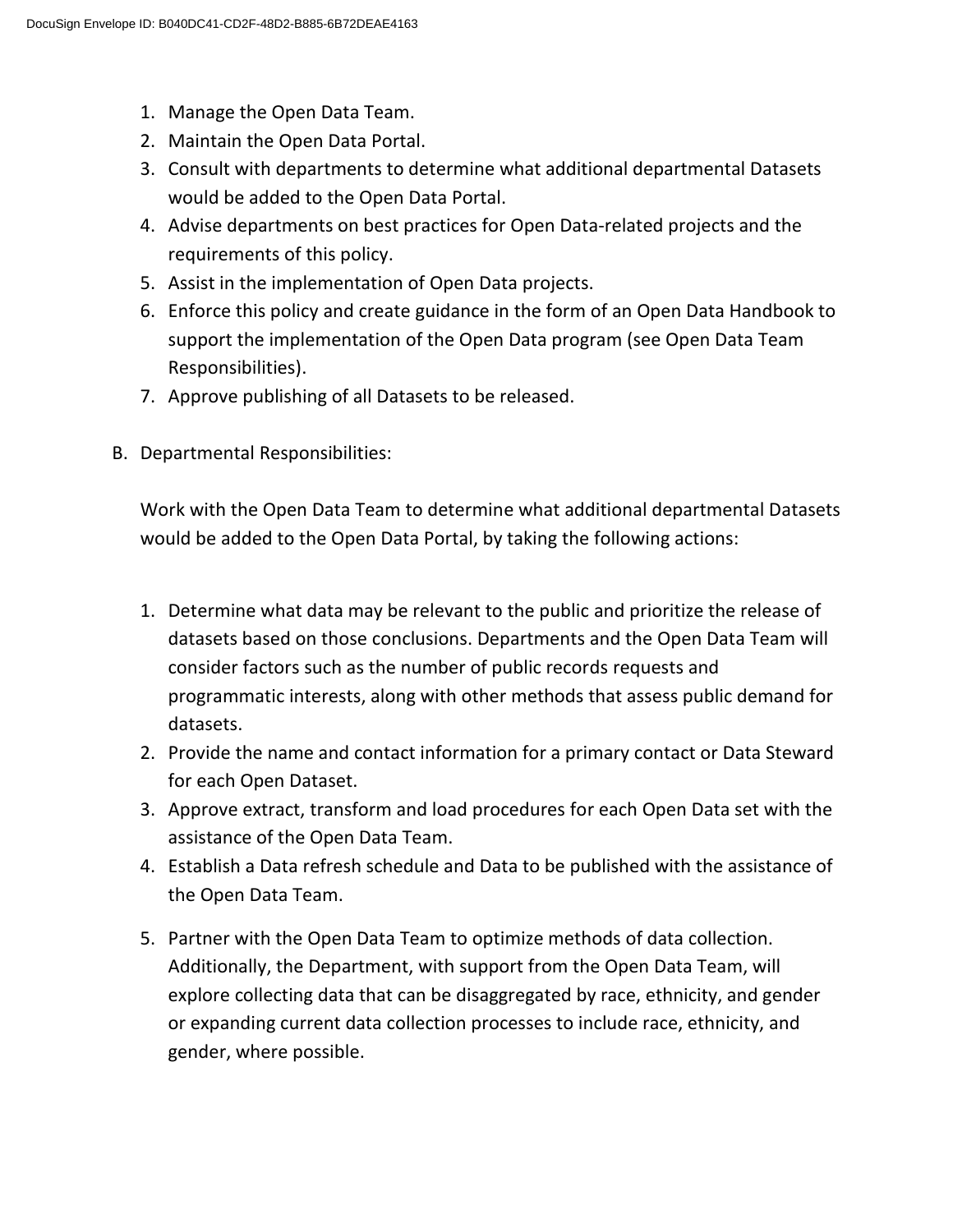- 6. Ensure that contractors or other non-governmental entities who produce or collect data on behalf of the Department abide by the Open Data Policy and other relevant policies.
- C. Open Data Team Responsibilities:
	- 1. Determine how the Data will be processed and prepared for publishing. This will involve establishing an extract, transform and load procedure with the Data Steward.
	- 2. Provide an implementation schedule that includes an estimated timeframe for publishing each Dataset, a process for managing site Data, methods for posting information, and frequency of Data updates, based upon the input of the department generating the Data.
	- 3. Open Data Team must comply with this Restricted Data Provision. The Restricted Data Provision establishes requirements for the protection of Data the City is required or permitted to withhold from disclosure under state or federal law.
	- 4. Partner with the Department to optimize methods of data collection. Additionally, the Open Data Team will support the Department to explore collecting data that can be disaggregated by race, ethnicity, and gender or expand current data collection processes to include race, ethnicity, and gender, where possible.
	- 5. Create and publish annual report reviewing the open data program. This report will provide an overview of activity related to the open data program, detail recommendations for improving the program, and, if deemed necessary, the open data policy itself. The annual report shall be published on the portal and be available for public comment for 30 days after it is published.

# D. THE DATA PUBLISHING PROCESS

The Open Data Team is a long-term, single solution source available to all City and County Departments. The Open Data Team will work as the primary partner to any department needing assistance and guidance to publish and release data.

1. Data readiness assessment: informal discussion between Open Data Team lead and Data Steward or Data Steward's representative.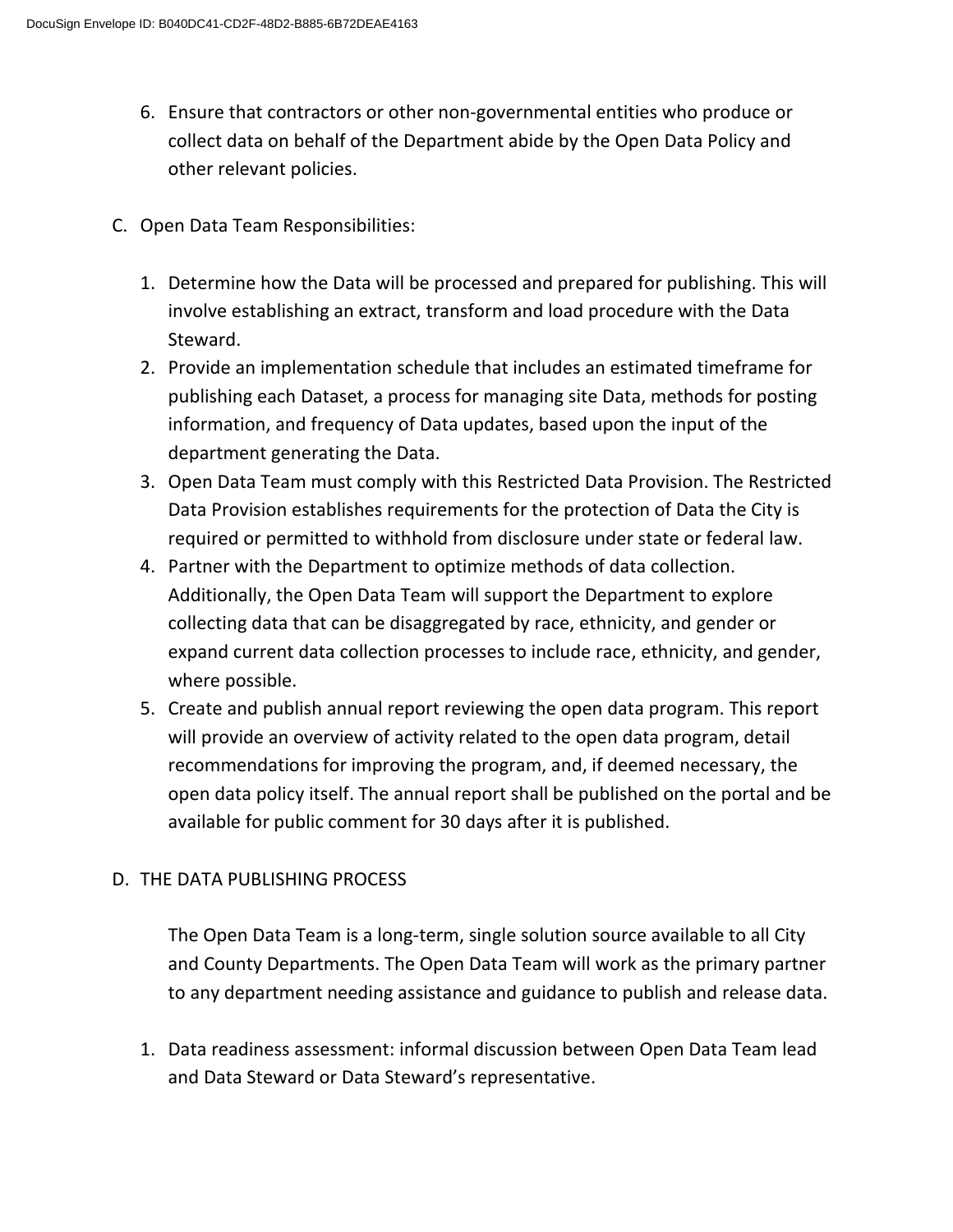- 2. Data inventory: Listing of the Data products produced that comply with Open Data policy and data restriction policy.
- 3. Data quality assessment: Datasets prioritized for publication are assessed for their collection methods, accuracy, completeness, and, where relevant, sample size limitations for the purposes of statistical analyses.
- 4. Data staging: Data is mined using Open Data Team resources. The Data are then checked for personally identifiable information and staged on the Data Portal as a restricted Dataset. Data are also checked for compliance with restricted data policy.
- 5. Data Steward is engaged to preview the Data and make any recommendations regarding the fitness of the Data for publication. The Data Steward also acts as an SME (Subject Matter Expert) regarding the Data and any dashboards or reuse associated with the Data.
- 6. Data is released to the public on in accordance with the implementation schedule.
- 7. Data refresh cycle is established and data is refreshed according to the latest Datasets available. The Open Data Team does this task by using an automated process.
- 8. For further detail on the Data Publishing Process, please refer to the Open Data Handbook.

# E. DATA RESTRICTIONS

1. Data restrictions apply to all data that the City and County are restricted from disclosing under state or federal law; and all data that the City and County are permitted to withhold from disclosure under state or federal law and has elected to withhold from disclosure.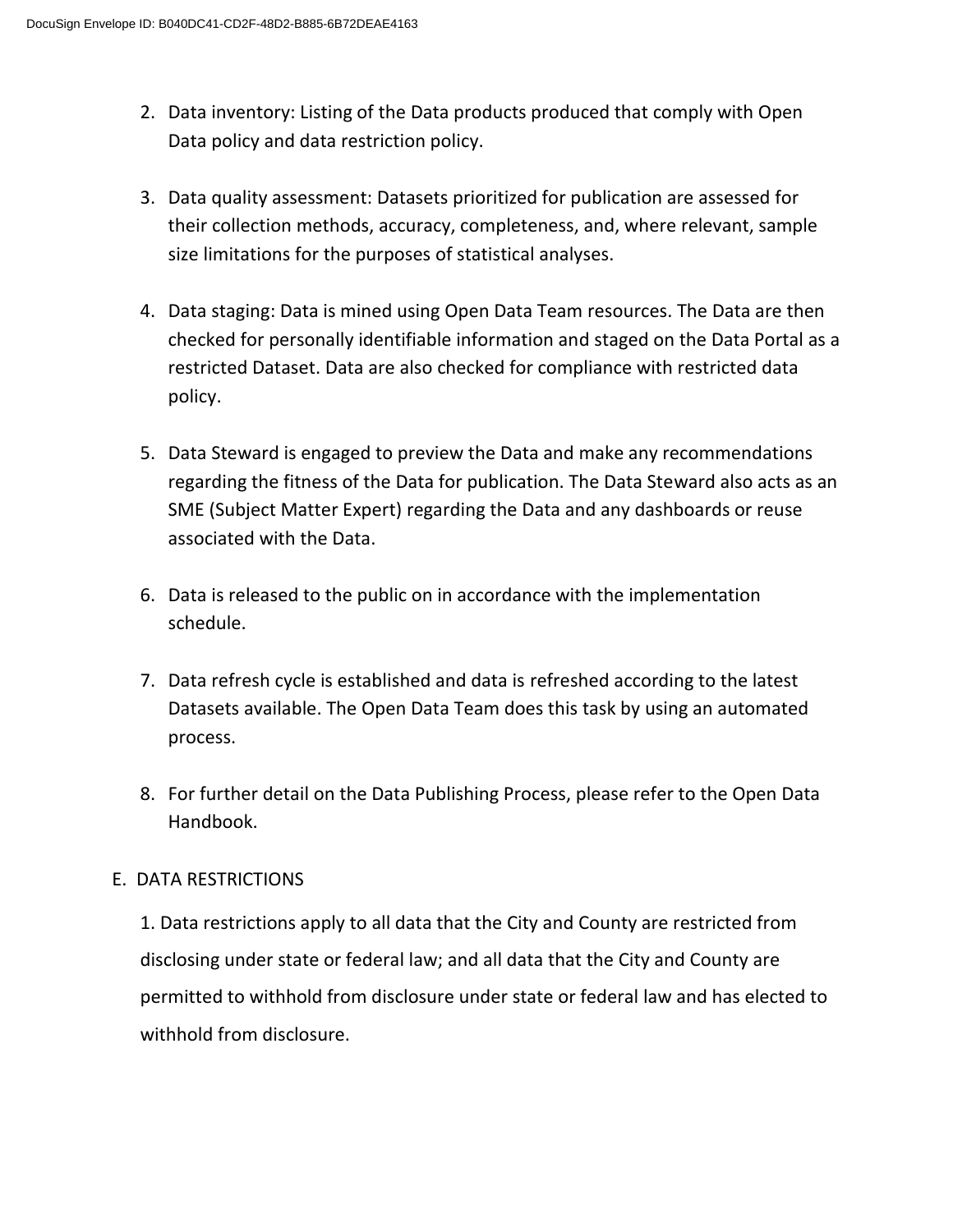- 2. Departments disseminating data through an Open Data Portal must ensure that access to restricted data is blocked.
- 3. Examples of restricted data include:
	- a. Trade secrets (which may include vendor software, technical specifications or other intellectual property);
	- b. Proprietary information such as license agreements or fees, copyrights, patents, etc.
	- c. Personal identifying information as defined by NCGS 132-1.10;
	- d. Information contained in City or County personnel files as provided by NCGS 160A-168 and 153A-98, except for certain personnel information that is not exempted from being a public record;
	- e. Information relating to criminal investigations conducted by the City or County and records of criminal intelligence information compiled by the City or County;
	- f. Billing information of customers compiled and maintained in connection with City- or County-provided utility services;
	- g. Sensitive security information, as defined by "Protection of Sensitive Security Information" in Title 49, Code of Federal Regulations (CFR) Part 1520, regarding Homeland Security, including but not limited to:
		- I. Building plans of City and County owned buildings or infrastructure;
		- II. Local tax records of the City that contain information about a taxpayer's income or receipts;
		- III. The security features of the City's and County's electronic Data processing systems, information technology systems, telecommunications networks, or electronic security systems as provided by NCGS 132-6.1; and any Data collected from a person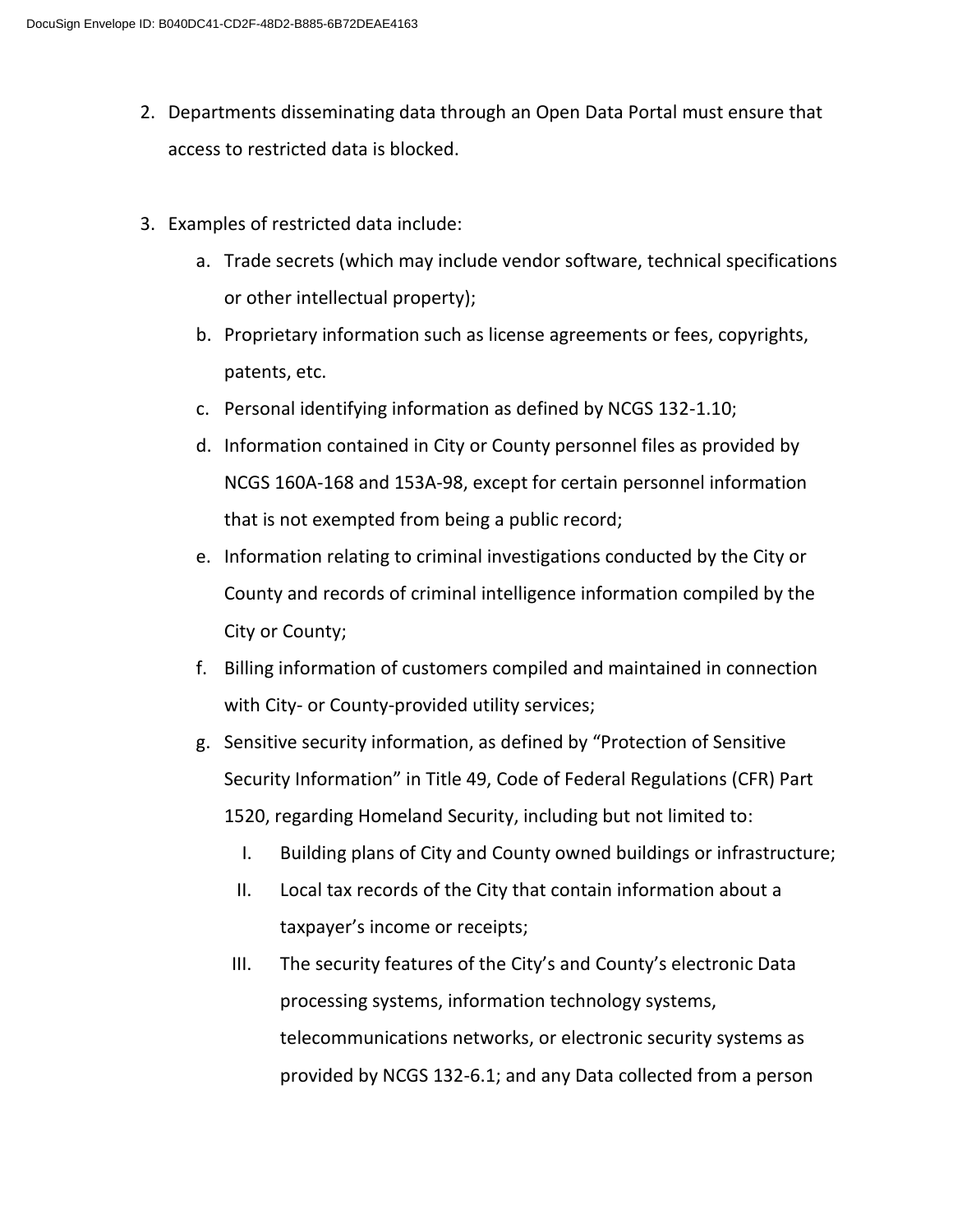applying for financial or other types of assistance, including but not limited to their income and bank accounts, etc.

h. Open Data Team must also ensure that disseminated Data, and all tools used to disseminate it, adhere to all standing City and County policies and standards, as well as applicable laws.

## F. LEGAL RESTRICTIONS ON DATA DISSEMINATION

Departments that publish data into the public purview should be aware that the following laws restrict the dissemination of Data:

1. Departments disseminating Data must ensure that access to restricted Data is blocked.

2. Information in Title 49 Code of Federal Regulations (CFR) Part 1520 regarding Homeland Security: building plans; infrastructure; data on EDS.

3. NCGS 132-6. X: Any Data collected from a person applying for financial or other types of assistance including, but not limited to, their income.

### G. FURTHER DETAIL

For further detail on roles and responsibilities, please refer to the Open Data Handbook.

### **V. Other**

None

### **VI. Attachments**